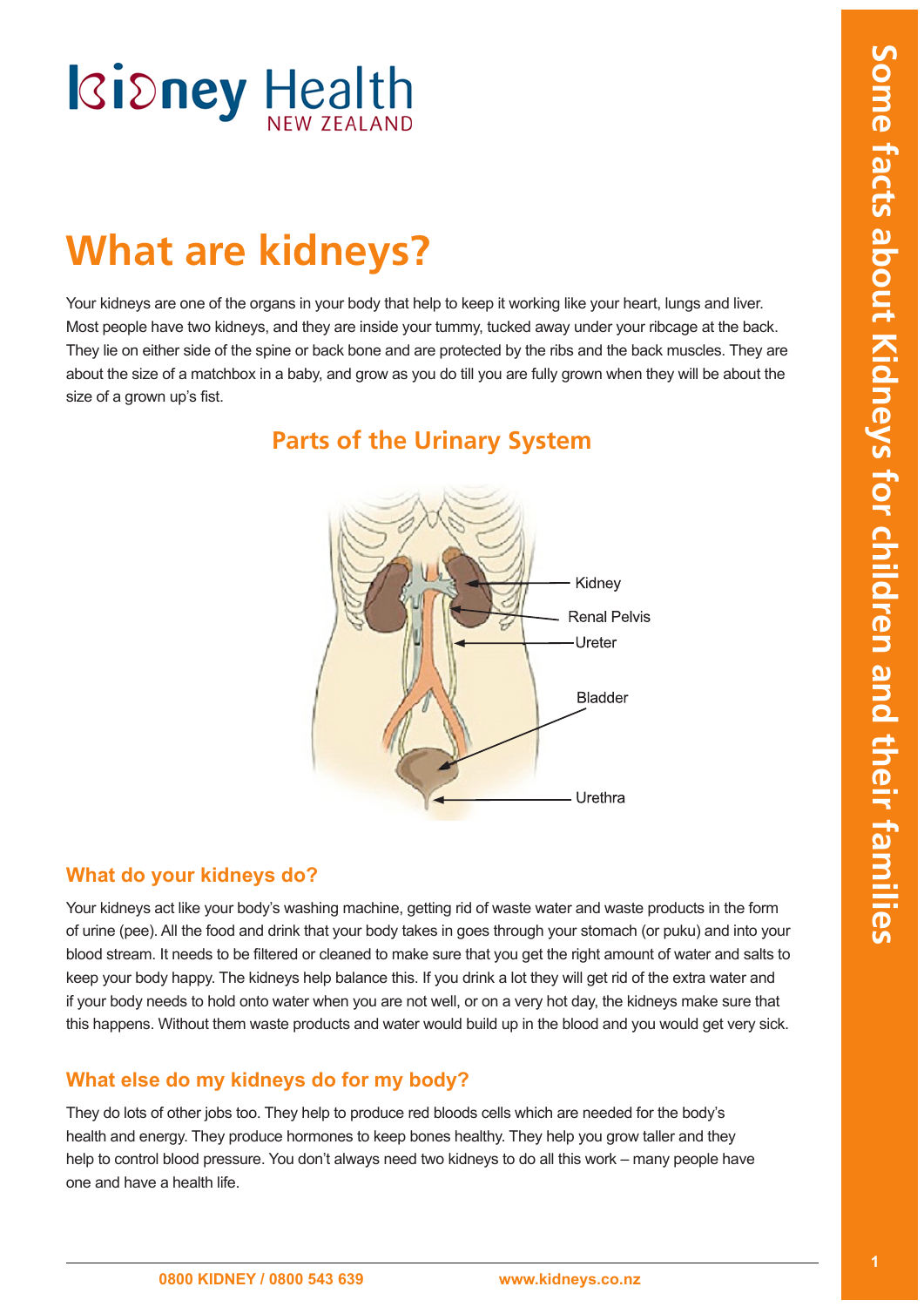### **How do they work?**

The kidneys work as part of a system called the **[urinary tract](#page-4-0)** or system It's easiest to think of the kidney system in two parts:

- The tissue part of the system that cleans the blood  $-$  the kidney
- The drainage part of the system that links up to your bladder

The kidney has 2 big blood vessels taking the blood in and out from the body to be cleaned. There are thousands and thousands of tiny filters and blood vessels inside the kidney that do the blood cleaning and make urine. Even though your kidneys might seem little compared to the rest of your body, this filtering system has enough space to clean your blood hundreds times a day. The filters produce urine that collects in the drainage system of the kidney.

There is an area in the middle of the kidney called the renal pelvis where urine collects before draining down tubes called **[ureters](#page-4-0)** to the bladder. Urine collects in the bladder and when it is part full you get the urge to go to the toilet. Then urine gets out through a tube called the **[urethra.](#page-4-0)**

### **What tests are done if the doctors think there is a problem?**

Your child may require blood and urine tests and to have their blood pressure checked. Many structural kidney problems do not cause symptoms but can be picked up on an **[ultrasound scan](#page-4-0)**. Ultrasound is also used to check the urinary tract after problems like having an infection. Having an ultrasound is painless and doesn't involve any needles. Sometimes more detailed scans are needed that do involve needles but your child can have a special numbing cream so they don't feel the needle. These scans are called **[nuclear medicine scans](#page-4-0)** and they look for areas of damage or abnormality in the kidneys and what the overall function of the kidneys is. The blood tests look at levels of waste products in the blood called **[urea](#page-4-0)** and **[creatinine](#page-4-0)**. If these numbers are higher than expected for the child's age, then this is a sign that the kidneys are not working properly. A more detailed way to look at how the kidneys are working is to measure something called the GFR or **[glomerular filtration ra](#page-4-0)te** which is more accurate in children. This can be done as a nuclear medicine test or from blood tests.

## **How are kidney problems found?**

Some kidney problems are found on **[antenatal](#page-4-0)** scanning. Sometimes your child may become unwell with signs of an infection such as fever and the infection is found to be in the urinary tract.

Kidneys that are not functioning well (**[Chronic kidney disease](#page-4-0)**) have very few outward signs, but people notice that their child is smaller than expected, tired and might have a poor appetite. There are no specific signs or symptoms of chronic kidney disease.

The diagnosis of chronic kidney disease requires simple blood and urine tests.

Chronic kidney disease usually gets worse over time and may eventually need treatment with dialysis and/ or a kidney transplant.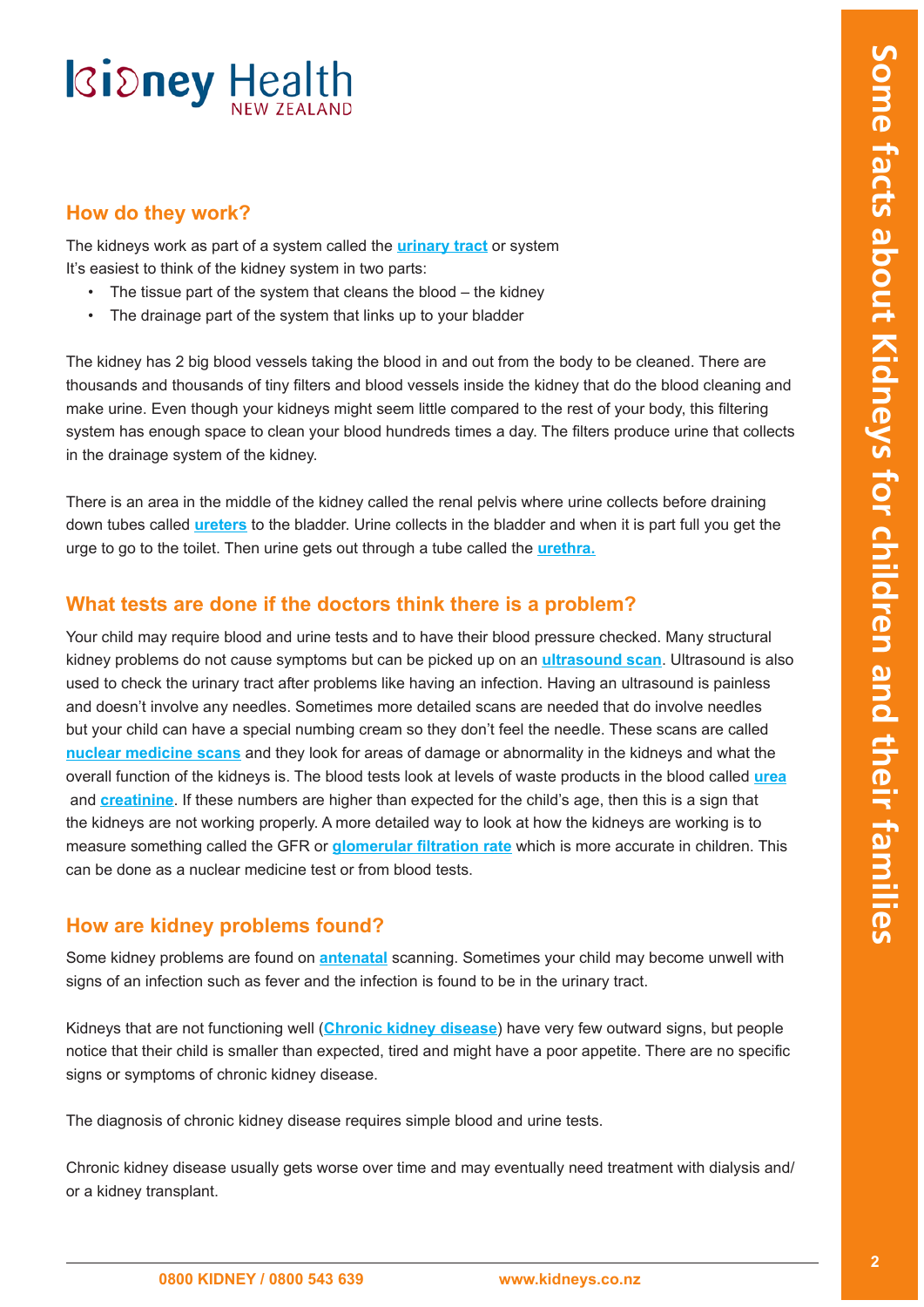# **What problems do children get with their kidneys?**

Some children are born with kidney problems and some develop them later on in life. These problems can be structural, due to infection or due to the kidneys failing to work properly. Some of the names you might hear or read include:

- • **[Urinary tract infection](#page-4-1)** this is an infection in the urine in the bladder kidney or both. When the kidney is affected it may be called pyelonephritis (inflammation of the kidney). There is an information leaflet about urine infections in children on this website. **[Urinary tract infections in children leaflet](http://www.kidneys.co.nz/resources/file/Urinary%20Tract%20infections%20in%20children_03.pdf)**
- Hydronephrosis this is when the collecting area in the kidney is bigger than normal. The different conditions that cause this are covered in the antenatal screening leaflet.
- • **Reflux** and **[dysplasia](#page-4-1)** The **[ureter](#page-4-0)s** (see above) should be a one way system allowing urine to travel down from the kidneys to the bladder. Reflux is where the tubes that drain the kidneys are bigger than usual and can let urine travel back up. Many children grow out of this. Sometimes they need more treatment and sometimes reflux can be associated with an abnormal (dysplastic) kidney(s). Have a look at the **[reflux and dysplasia leafle](http://www.kidneys.co.nz/resources/file/Refluxobstruction%20and%20dysplastic%20kidneys_03.pdf)t** for more information.
- • **Nephrotic syndrome** this is when the kidney leaks protein leading to fluid accumulating in the body. There are different forms and treatment in children and there is more detail about this in the **[Nephrotic syndrome leafle](http://www.kidneys.co.nz/resources/file/Nephrotic%20syndrome%20in%20children_03.pdf)t**.
- • **Glomerulonephritis** this is an inflammation of the kidneys that can follow some infections. The urine looks dark and your child may look puffy in the face. Post streptococcal infections (the bug that can cause skin and throat infections) are seen more frequently in New Zealand children than in many other countries. It affects both kidneys, and can lead to the kidneys not working fully for a short time and high blood pressure. Many children with glomerulonephritis need a few days in hospital but most recover fully from this illness.
- • **Acute kidney failure** (or Acute Kidney Injury) this is when the kidneys suddenly stop working and need to be supported with machines that temporarily take over the work of the kidneys. Acute kidney failure can occur in some children with **[glomerulonephriti](#page-4-0)s**, or with a condition called HUS or **[haemolytic uraemic syndrom](#page-4-0)e** which can follow a particular form of gastroenteritis. If your child has acute renal failure their care would be discussed with the kidney specialists at Starship Hospital and your child may need to be transferred there for further care.
- **End stage kidney disease** these are kidneys that have stopped working completely with no chance of recovery. There are about 50 children with this at any time in New Zealand. They need dialysis or transplant to keep them alive, and other medications to try to replace the other jobs that the kidneys do.
- **Chronic kidney disease** (CKD), also known as chronic renal disease is a term used to describe kidney damage or reduced kidney function, whatever the cause, that doesn't go away.

**Remember that while urine infections are a very common problem in early childhood, most of these other conditions are rare**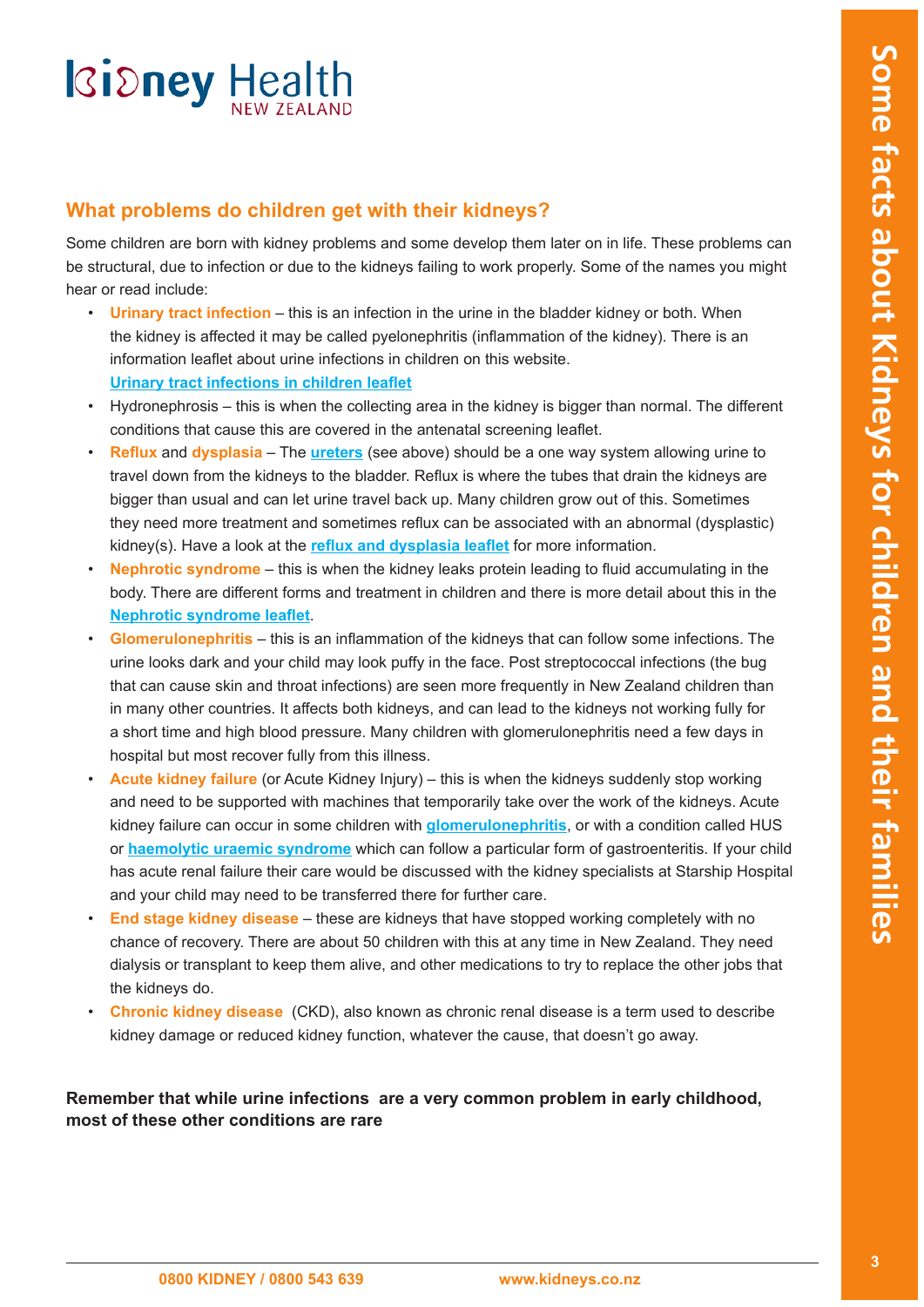### **Can kidney problems run in families?**

This depends on the type of kidney problem. Many kidney problems, such as the nephrotic syndrome, happen for the first time in a family. Some conditions, however, can be inherited, or happen more frequently in some families. This has been known about for many years with some forms of kidney disease such as **[polycystic kidney disease](#page-4-0)**, but we are learning more and more about the role that genetics or inheritance can play in structural abnormalities in the urinary tract too. Your doctor will be able to tell you more about this, and whether other people in the family need to be tested as well. Your doctor will also take into account whether knowing about the condition would be of benefit to your child. Many things do not show up or cause issues until adult life and so screening too early for them might cause unnecessary anxiety or problems.

## **What can I do for my kidneys?**

We know in adults that having high blood pressure, being overweight and smoking can cause problems for your kidneys. So it makes sense to develop healthy habits in childhood around food and exercise. As you get older having a blood pressure check if you have to go to the doctors for any reason is a good idea too.

### **Where can I find out more information?**

There are more information leaflets on the Kidney Health New Zealand website. (KHNZ sheet – **["The kidneys and kidney disease"](http://www.kidneys.co.nz/Resources/)** You could also look at the Kidshealth website (**<www.kidshealth.org.nz>** – which is run by the Paediatric Society of New Zealand to provide information for parents). If you are worried about your child's kidneys then a good person to talk to is your GP.